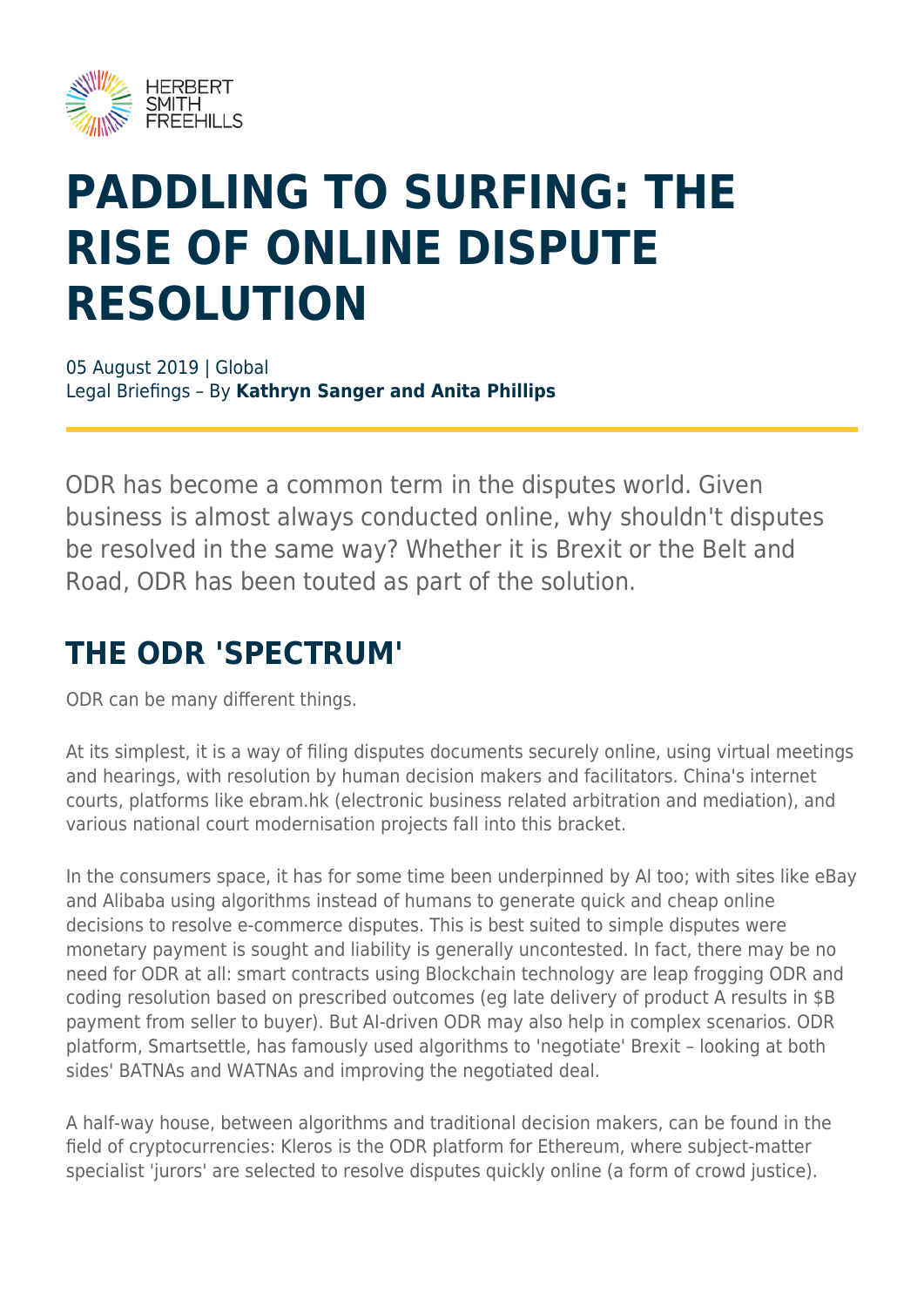## **DO FRAMEWORKS GOVERN ODR?**

Yes. Several pan-regional ODR frameworks have evolved. The EU's ODR Regulation introduced in a platform that became operative in February 2016. It covers EU based ecommerce consumers and traders (classic B2C, or business to consumer disputes). All businesses selling goods or services online within the EU are required to carry a link on their website to the ODR platform. The platform uses dispute resolution bodies (mediation institutions) approved by national governments to resolve the dispute. Use of the ODR platform is not compulsory and impact has been patchy. According to an EU report in December 2017, 40% of the 24,000 complaints lodged in the first year were resolved outside the platform, albeit via contact between consumers and traders initiated by it. A lack of response from traders to complaints resulted in a significant proportion of complaints being automatically closed and less than 1% of cases actually reached resolution via mediation.

The Asia Pacific Economic Co-operation (**APEC**) is formalising a business to business (B2B) ODR system, likely to be based in part on the EU ODR platform, using national institutions to help resolve disputes. Echoing most Belt and Road models, APEC's platform suggests mediation first, then arbitration.

UNICTRAL has recently developed the Declaration of Rome under the Belt and Road Service Connection, with ODR at its heart. Mixed-mode dispute resolution, combining mediation and arbitration, and using online features where possible, seems to be the direction of travel for Belt and Road disputes.

Meanwhile, the International Council for Online Dispute Resolution, comprising world experts in the field of ODR, is developing global standards.

#### **THE FUTURE?**

ODR is a natural consequence of user demand. Efficiency, technology and greater collaboration were identified in the [Global Pound Conference](https://www.herbertsmithfreehills.com/latest-thinking/global-pound-conference-series-redefining-dispute-resolution) series as key themes from the 4,500+ stakeholders surveyed worldwide on the future of commercial disputes resolution.

And whilst the legal profession is a slow adopter of change, market demand for legal process to reflect the realities of life and business is driving ODR's rise. Once anchored to a physical place (a court, tribunal or meeting room), dispute resolution is becoming less centralised.

Expect to see much more of ODR in the future, particularly as smart contracts gain pace and use similar algorithms to code contract outcomes.